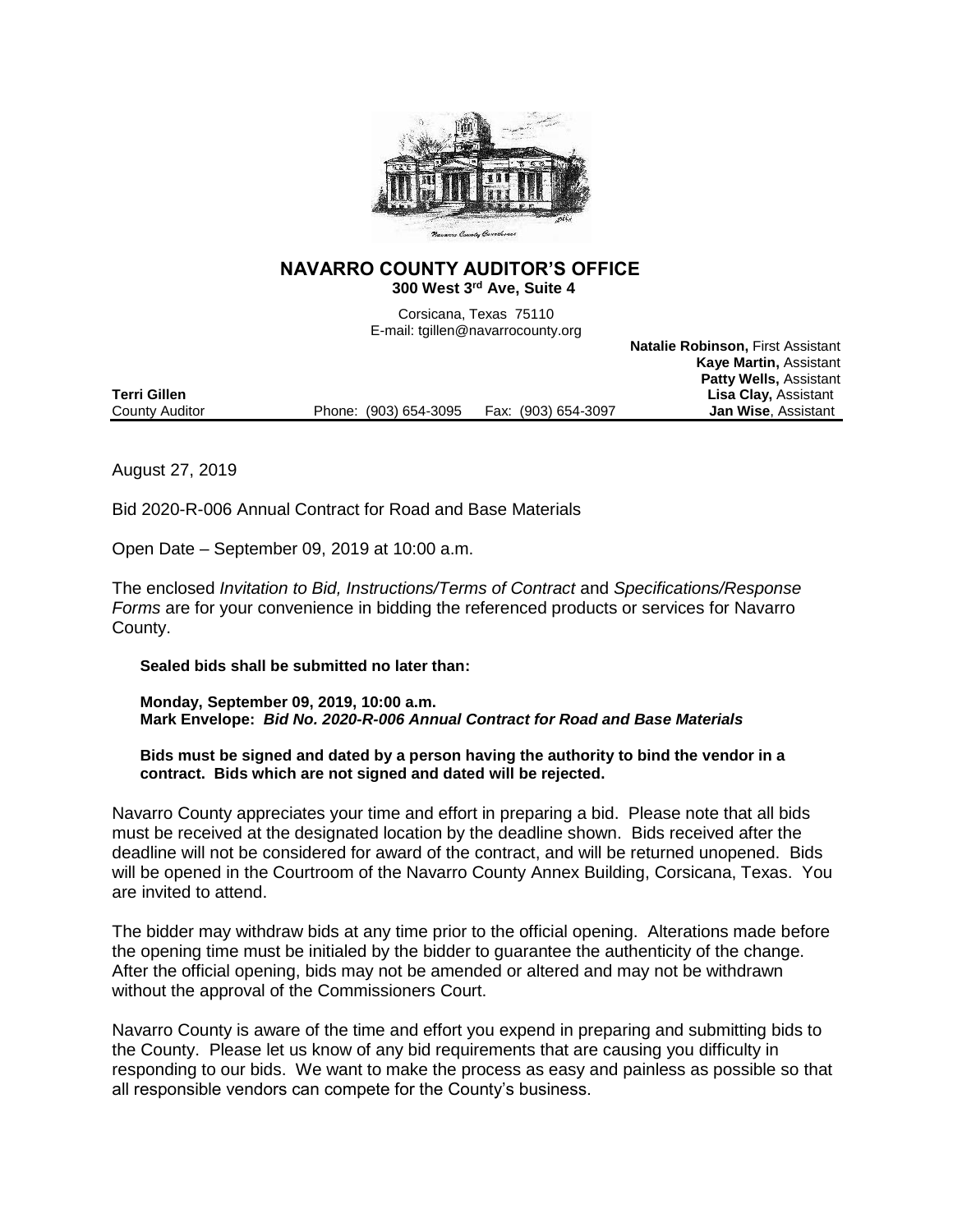Awards should be made no later than two weeks after the bid opening date. To obtain results, or if you have any questions, please contact the Navarro County Auditor's Office at 903-654-3095.

By order of the Commissioners Court of Navarro County, Texas, sealed bids will be accepted for:

## **Annual Contract for Road and Base Materials**

Navarro County reserves the right to reject any or all bids for the products covered in this bid request and to waive any informalities or defects in the bidding and to accept such bids as it shall deem to be in the best interest of Navarro County.

**BIDS MUST BE SUBMITTED on the forms included for that purpose on pages 9-19 in this packet**. Each bid should be signed by a person having the authority to bind the vendor in a contract, placed in a sealed envelope and marked clearly on the outside as shown below.

## **Bids should be clearly marked -** *Bid No. 2020-R-006 Annual Contract for Road and Base Materials*

BIDS SHOULD BE RETURNED TO the following address on or before **Monday, September 09, 2019, no later than 10:00 a.m.**

> Navarro County Auditor's Office Navarro County Courthouse 300 W 3rd Ave, Suite 4 Corsicana, Texas 75110

*FACSIMILE TRANSMITTALS WILL NOT BE ACCEPTED.*

*All bids must be received in the County Auditor's Office before the opening date and time.*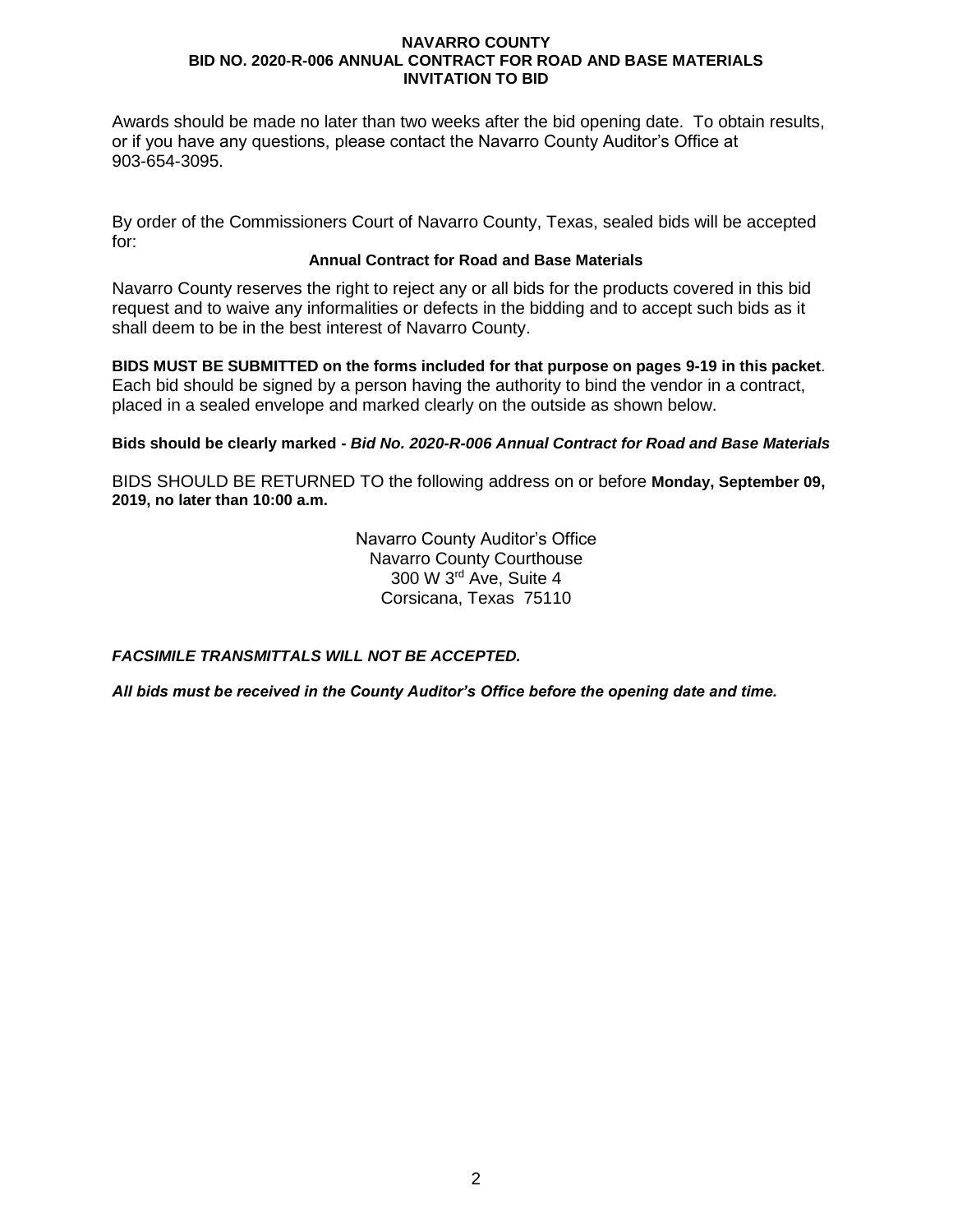Navarro County is requesting bids on Annual Contract(s) for Road and Base Materials. Bids must be submitted on the attached forms. By returning this bid with a price quote, vendors certify and agree that:

*Funding:* Funds for payment have been provided through the Navarro County budget approved by the Commissioners Court for the fiscal year ending September 30, 2020.

*Late Bids:* Bids received in the County Auditor's Office after the submission deadline will be considered void and unacceptable. Navarro County is not responsible for lateness or nondelivery of mail, carrier, etc., and the date/time stamp of the County Auditor's Office shall be the official time of receipt.

*Altering Bids:* Bids cannot be altered or amended after the submission deadline. Any interlineation, alteration or erasure made before the opening time must be initialed by the signer of the bid, guaranteeing authenticity.

*Withdrawal of Bid:* A bid may not be withdrawn or canceled by the bidder without the permission of the County for a period of ninety (90) days following the date designated for the receipt of bids, and bidder so agrees upon submittal of their bid.

*Sales Tax:* Navarro County is exempt, by law, from payment of Texas Sales Tax and Federal Excise Tax.

*Contract:* This bid, when properly accepted by Navarro County, shall constitute a contract equally binding between the successful bidder and Navarro County. No different or additional terms will become a part of this contract with the exception of change orders.

*Change Orders:* No oral statement of any person shall modify or otherwise change, or affect, the terms, conditions or specifications stated in the resulting contract. The Navarro County Auditor will make all change orders to the contract in writing.

*Delivery:* All delivery and freight charges are to be included in the bid price.

*Conflict of Interest:* No public official shall have interest in this contract, in accordance with *Vernon's Texas Codes Annotated, Local Government Code*, Title 5, Subtitle C, Chapter 171.

*Ethics:* The bidder shall not offer or accept gifts or anything of value nor enter into any business arrangement with any employee, official or agent of Navarro County.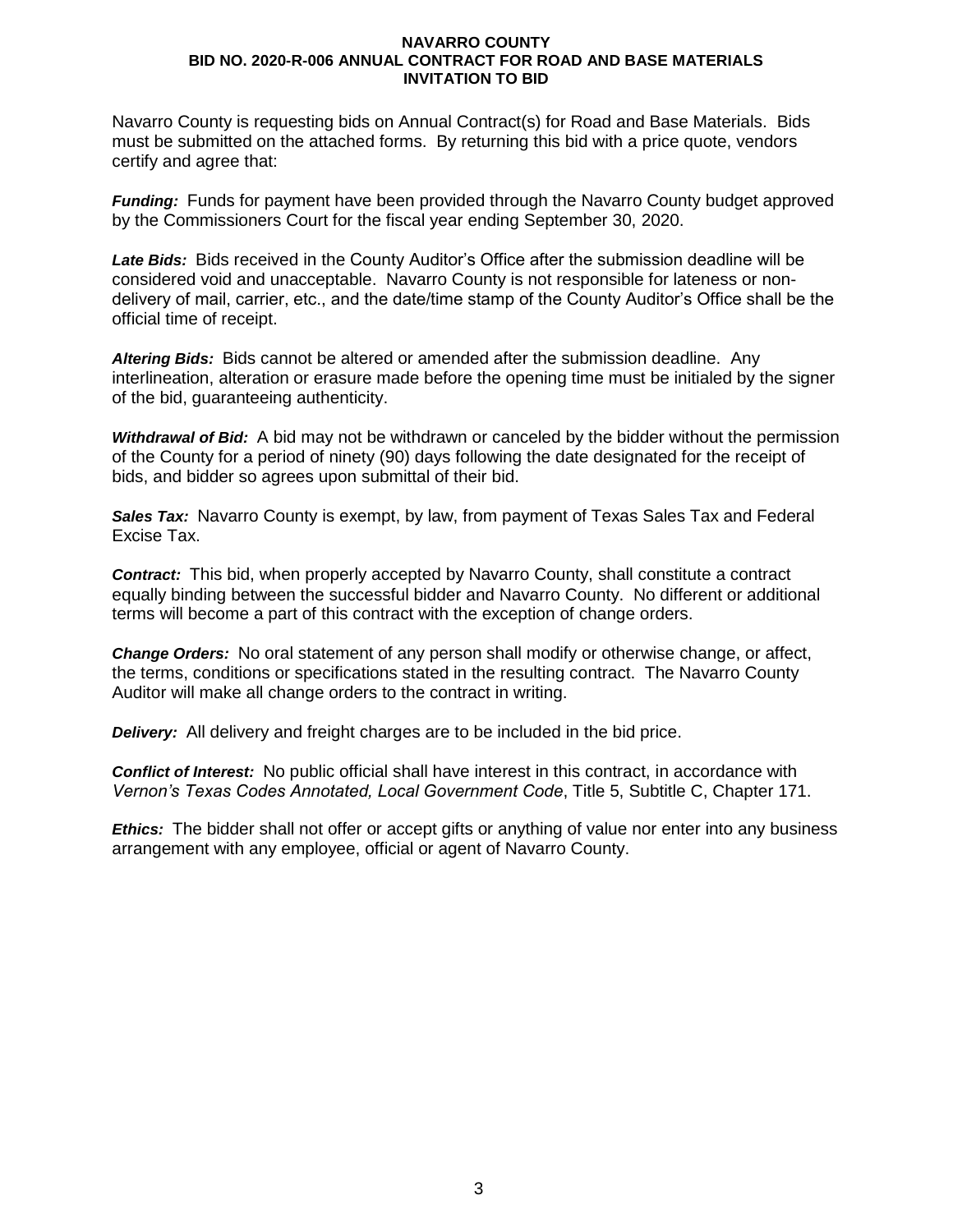*Exceptions/Substitutions:* All bids meeting the intent of this invitation to bid will be considered for award. Bidders taking exception to the specifications, or offering substitutions, shall state these exceptions in the section provided or by attachment as part of this bid. The absence of such a list shall indicate that the bidder has not taken exceptions and shall hold the bidder responsible to perform in strict accordance with the specifications of the invitation. The Navarro County Commissioners Court reserves the right to accept any and all or none of the exception(s)/substitution(s) deemed to be in the best interest of the County.

*Addenda:* Any interpretations, corrections or changes to this *Invitation to Bid* and *Specifications* will be made by addenda. Sole issuing authority of addenda shall be vested in the Navarro County Auditor. Addenda will be mailed to all who are known to have received a copy of this *Invitation to Bid*. Bidders shall acknowledge receipt of all addenda. *Bids must comply* with all Federal, State, county and local laws concerning these type purchases.

*Davis-Bacon and Related Acts:* Attention is called to the fact that not less than the federally determined prevailing (Davis-Bacon and Related Acts) wage rate, as issued by the Texas Department of Housing and Community Affairs and contained in the contract documents, must be paid on this project. In addition, the successful bidder must ensure that employees and applicants for employment are not discriminated against because of race, color, religion, sex, age or national origin.

*Design, Strength, Quality* of materials must conform to most recent International Building Code.

*Minimum Standards for Responsible Prospective Bidders:* A prospective bidder must affirmatively demonstrate their responsibility and meet the following requirements:

- 1. Have adequate financial resources, or the ability to obtain such resources as required;
- 2. Be able to comply with the required or proposed delivery schedule;
- 3. Have a satisfactory record of performance;
- 4. Have a satisfactory record of integrity and ethics, and;
- 5. Be otherwise qualified and eligible to receive an award.

Navarro County may request representation and other information sufficient to determine the bidder's ability to meet these minimum requirements listed above.

*Bidder Shall Provide,* with this bid response, all documentation required by this *Invitation to Bid*. Failure to provide this information may result in rejection of your bid.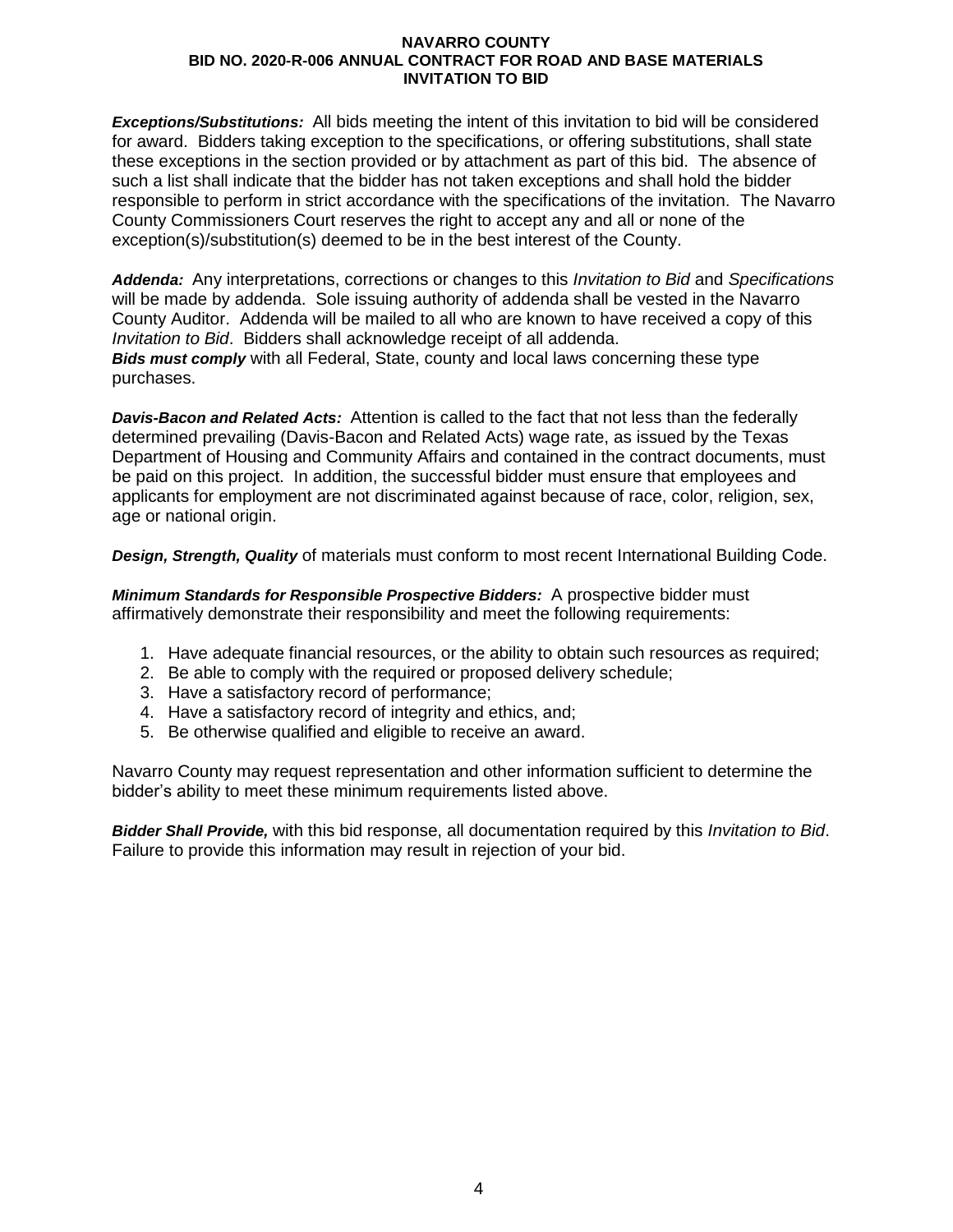*Successful Bidder Shall* defend, indemnify and save harmless Navarro County and all its officers, agents and employees from all suits, actions or other claims of any character, name and description brought for or on account of any injuries or damages received or sustained by any person, persons or property on account of any negligent act or fault of the successful bidder, or of any agent, employee, subcontractor or supplier in the execution of, or performance under, any contract which may result from bid award. Successful bidder indemnifies and will indemnify and save harmless Navarro County from liability, claim or demand on their part, agents, servants, customers and/or employees whether such liability, claim or demand arise from or happening upon or in any of the halls, elevators, entrances, stairways or approaches of or to the facilities within which the occupied premises are located. Successful bidder shall pay any judgment with costs which may be obtained against Navarro County growing out of such injury or damages.

*Insurance Requirements:* Any vendor that conducts business with Navarro County, whether it is for goods and/or services, must maintain lawful workers' compensation requirements and adequate liability limitations.

Within ten (10) days after contract award and prior to the commencement of any work or delivery, the County requires the successful vendor(s) to submit, to the County Auditor's Office, verification of the following coverages, showing Navarro County as the certificate holder with coverage dates inclusive to that of the contract award:

- a. *Workers' Compensation Coverage* meeting the acceptable requirements as established by the Texas Workers' Compensation Ace, Title 5, Subtitle A, Texas Labor Code; and
- b. *General Liability Insurance* meeting the following limits **\$1,000,000 per occurrence/ aggregate,** including products and completed operations coverage.

Vendors and/or their freight contractors must be prepared to show coverage verification prior to entering upon Navarro County Premises.

Failure to comply with lawful requirements or adequate liability requirements may result in delay of payments and/or cancellation of the contract.

*Termination of Contract:* This contract shall remain in effect until contract expires, delivery and acceptance of products and/or performance of services ordered or terminated by either party with thirty (30) days written notice prior to any cancellation. The successful bidder must state therein the reasons for such cancellation. Navarro County reserves the right to award canceled contract to the next lowest responsible bidder as it deems to be in the best interest of the County.

*Termination for Default:* Navarro County reserves the right to terminate the contract for default if Contractor/Bidder breaches any of the terms therein, including warranties of Contractor/Bidder or if the Contractor/Bidder becomes insolvent or commits acts of bankruptcy. Such right of termination is in addition to and not in lieu of any other remedies which Navarro County may have in law or equity. Default may be construed as, but not limited to, failure to deliver the proper goods and/or services within the proper amount of time, and/or to properly perform any and all services required to Navarro County's satisfactions and/or to meet all other obligations and requirements. Navarro County may terminate the contract without cause upon thirty (30) days written notice.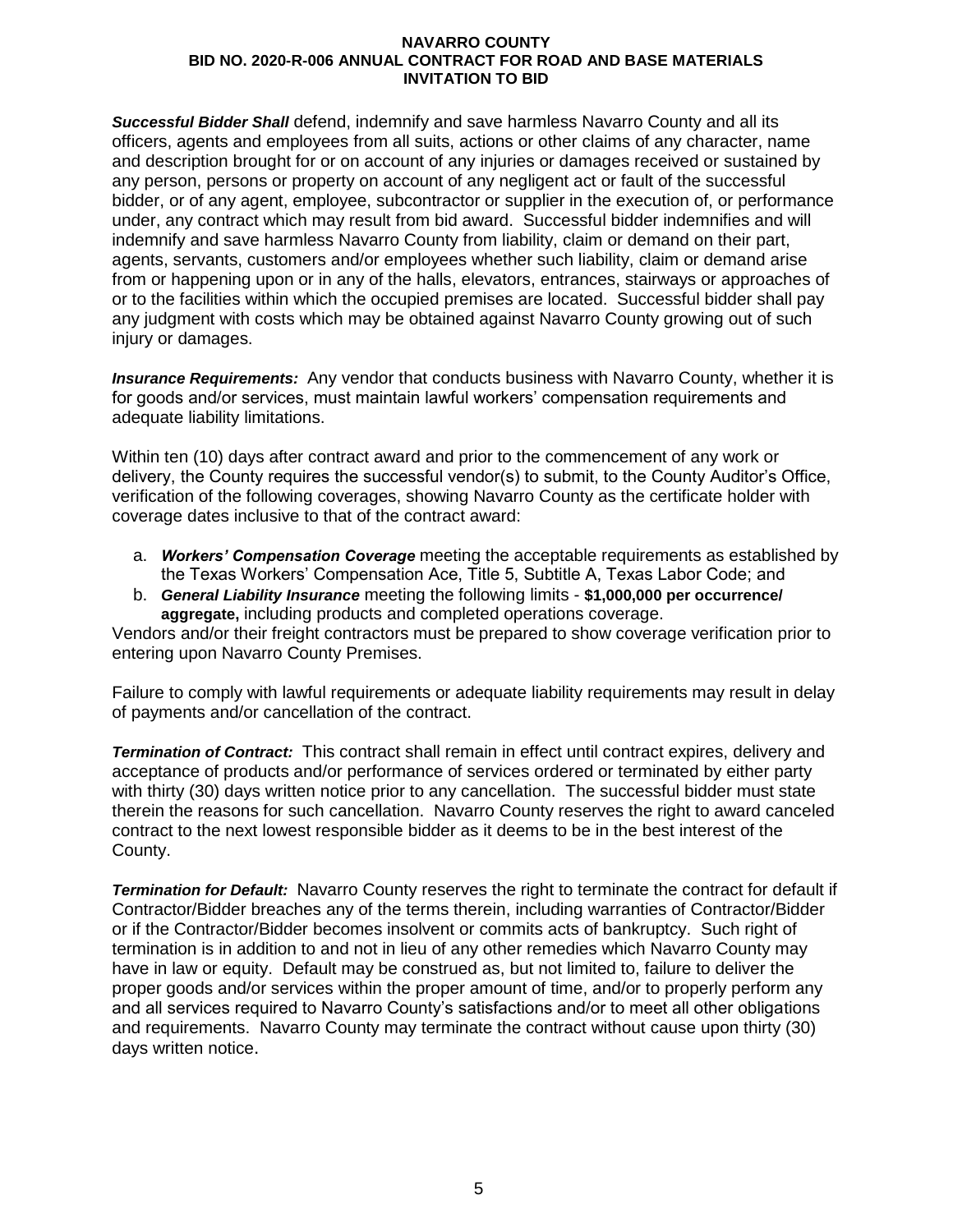*Notice:* Any notice provided by this bid (or required by law) to be given to the successful bidder by Navarro County shall be conclusively deemed to have been given and received on the next day after such written notice has been deposited in the mail in Corsicana, Texas, by Registered or Certified Mail with sufficient postage affixed thereto, provided this shall not prevent the giving of actual notice in any other manner.

*Purchase Order:* A purchase order will be generated by Navarro County to the successful bidder. The purchase order number must appear on all itemized invoices and packing slips. Navarro County will not be held responsible for any orders placed/delivered without a valid current purchase order number.

*Packing Slips* or other suitable shipping documents shall accompany each shipment and shall show: (a) name and address of successful bidder, (b) delivery location, (c) Navarro County purchase order number and (d) descriptive information as to the terms(s) delivered, including description, quantity, number of containers, etc.

*Invoices* shall show all information as stated above and mailed directly to the Navarro County Auditor's Office, 300 W 3rd Ave, Suite 4, Corsicana, TX 75110.

**Payment** will be made upon receipt and acceptance, by the County, of the items ordered in accordance with the State of Texas "Prompt Payment Act", Article 610f, V.T.C.S. Successful bidder is required to pay subcontractors within ten (10) days.

*Items* supplied under this contract will be subject to the County's approval. Items found defective or not meeting specifications shall be picked up and replaced by the successful bidder at no expense to the County. If an item is not picked up within one (1) week after notification, the item will become a donation to the County for disposition.

*Samples:* When requested, samples shall be furnished free of expense to the County.

**Testing:** Navarro County reserves the right to test equipment, supplies, material and goods proposed for quality, compliance with specifications and ability to meet the needs of the user. Demonstration units must be available for review.

*Warranties:* Contractor/Bidder shall furnish all data pertinent to warranties or guarantees which may apply. Contractor/Bidder may not limit or exclude any implied warranties. Contractor/Bidder warrants that product sold to the County shall conform to the standards established by the U.S. Department of Labor under the Occupational Safety and Health Act of 1970. In the event product does not conform to OSHA Standards, where applicable, Navarro County may return the product for correction or replacement at the Contractor's/Bidder's expense. If Contractor/Bidder fails to make the appropriate correction within a reasonable time, Navarro County may correct at the Contractor's/Bidder's expense.

*Remedies:* The successful bidder and Navarro County agree that both parties have all rights, duties and remedies available as stated in the Uniform Commercial Code.

*Venue:* This agreement will be governed and construed according to the laws of the State of Texas. This agreement is performable in Navarro County, Texas.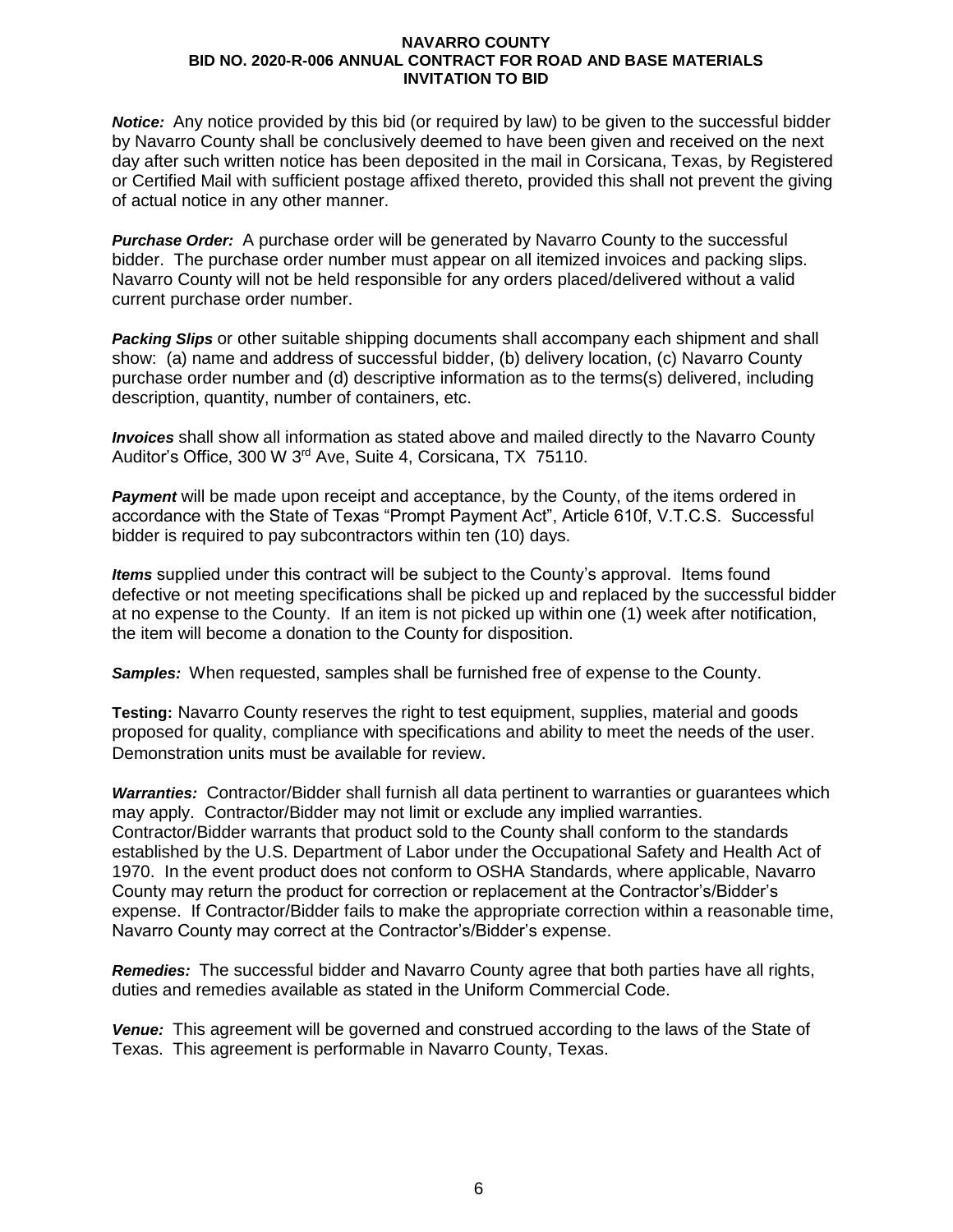*Assignment:* The successful bidder shall not sell, assign, transfer or convey this contract, in whole or in part, without the prior written consent of Navarro County.

*Silence of Specification:* The apparent silence of these specifications as to any detail or to the apparent omission of a detailed description concerning any point, shall be regarded as meaning that only the best commercial practices are to prevail. All interpretations of these specifications shall be made on the basis of this statement.

*Governmental Entities* within Navarro County utilizing inter-governmental contracts with Navarro County will be eligible, but not obligated, to purchase road materials under the contract(s) awarded as a result of this solicitation. All purchases by governmental entities other than Navarro County will be billed directly to that governmental entity and paid by that governmental entity. Navarro County will not be responsible for another governmental entity's debts.

*Navarro County reserves the right* to make purchases from State Government Contracts to meet County needs.

*Any Questions* concerning this *Invitation to Bid* and *Specifications* should be directed to the Navarro County Auditor's Office at 903-654-3095.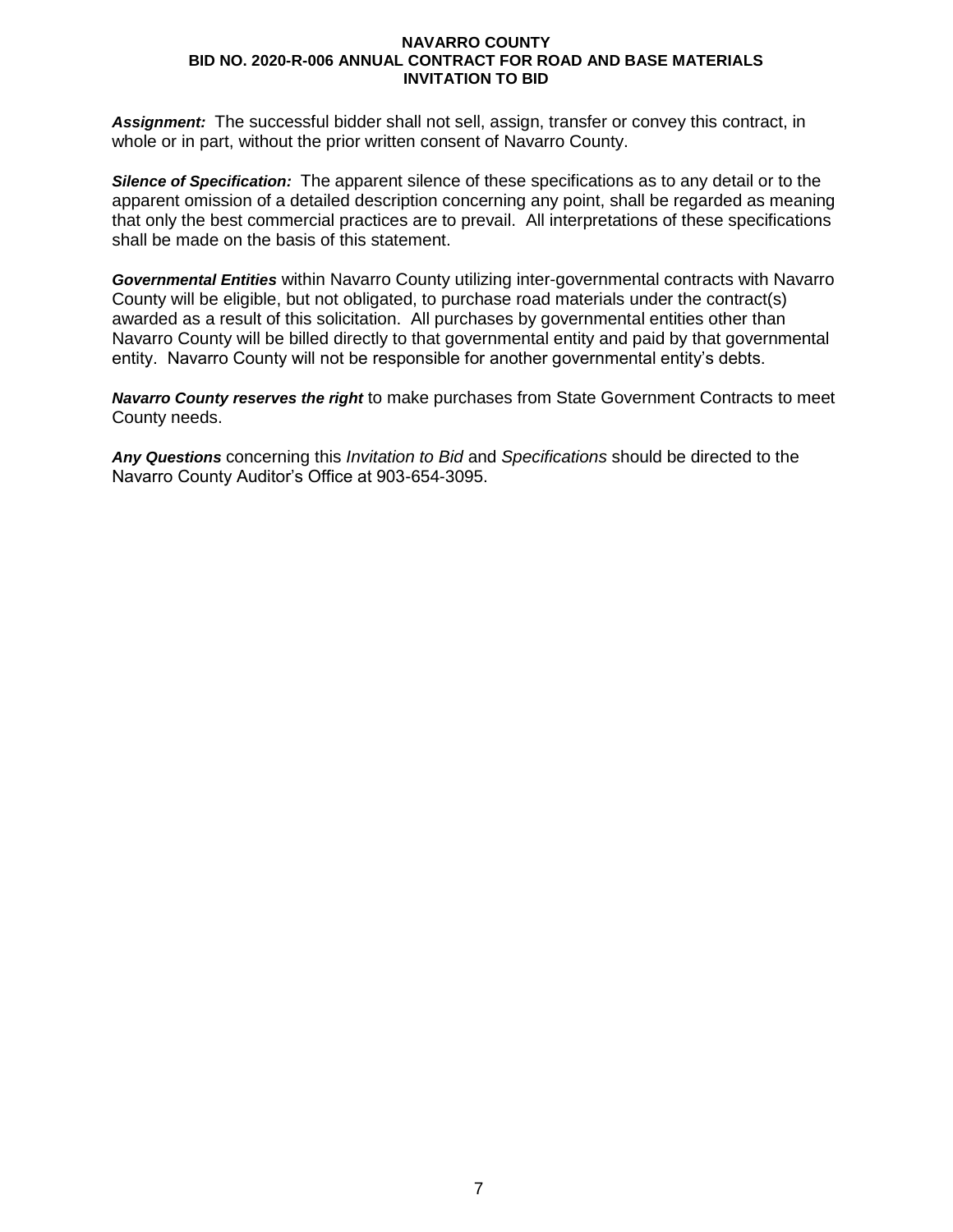Navarro County is requesting bids for and **Annual Contract for Road and Base Materials** as described in the following pages. The contract period will be for twelve (12) months effective October 1, 2019 through September 30, 2020.

The successful bidder(s) may request a price change, in conjunction with a manufacturer's price change, by presenting to the Navarro County Auditor written evidence to support the price change. However, no price adjustments will be authorized for the first ninety (90) days from the date of contract award. Documentation should include bidders increase on asphalt, rock, base, etc. The price change will be effective subsequent to approval by the Commissioners court and may not be retroactive. The successful bidder(s) must submit a copy of the notice of approval by the Railroad Commission, of any change in the hauling charges that the vendor may pass on to the County. This notice must be submitted with the first invoice after such change is effective.

All prices quoted in this contract will include all delivery costs, and freight to various locations (County Barns, pits and/or job site) within Navarro County, according to the instructions of the Commissioner at the time the order is made. It is the responsibility of the contractor to deliver the product by owned or contracted means. County Barns are located at the following:

Pct 1 Barn - West Highway 22, Corsicana, Texas Pct 2 Barn - East Highway 31, Kerens, Texas Pct 3 Barn - West Highway 31, Dawson, Texas Pct 3 Barn - South Austin Ave, Richland, Texas Pct 4 Barn - Blooming Grove, Texas

Material and placement must meet specifications in accordance with the latest Texas Department of Transportation standard specifications for construction and maintenance of highways, streets and bridges.

Navarro County reserves the right to take samples and to test samples, by an independent testing laboratory, according to test methods referred to for each specific product in the Texas Department of Transportation Standard Specifications, on each load of product delivered. If the product fails testing, Navarro County has the right to refuse to pay for the unsatisfactory load(s) and to charge the cost of testing to the supplier of the failed product.

Time of delivery, if delivered, must be coordinated with the Commissioner or his/her employee so that they can oversee the delivery and/or application of materials.

## **Delivery tickets must be presented upon delivery of material(s) and signed by a County employee.**

Invoices must give a detailed description of ticket number(s), product(s), amount(s) delivered and/or area covered by product(s).

Satisfactory completion of work shall be determined by the Commissioner or his/her representative. Contractor will utilize all safety measures and equipment necessary to protect personnel, equipment and traffic from undue hazard or accident.

List the location of plants, quarry or refinery which product is supplied from.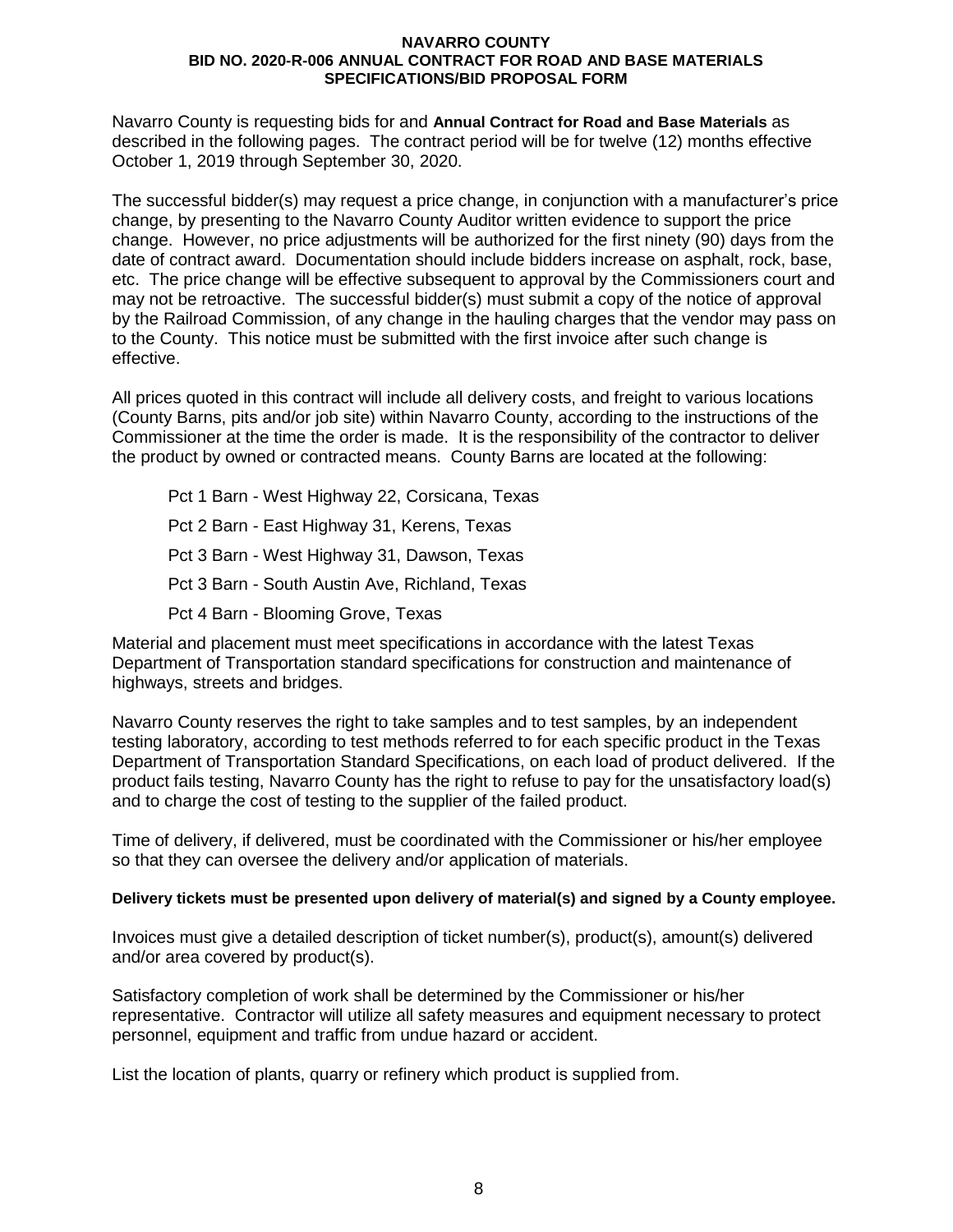## **BID PROPOSAL AFFIDAVIT**

The undersigned certifies that the bid prices in this proposal have been carefully reviewed and are submitted as correct and final. He further certifies that the bidder agrees to furnish any and/or all items upon which prices are extended at the price(s) offered, and upon the conditions contained in the specifications of the Invitation to Bid. The period of acceptance of this bid proposal will be thirty (30) calendar days from the date of the bid opening.

STATE OF TEXAS § COUNTY OF NAVARRO §

BEFORE ME, the undersigned authority, a Notary Public in and for the State of Texas, on this day personally appeared **of the set of the set of the set of the set of the set of the set of the set of the set of the set of the set of the set of the set of the set of the set of the set of the set of the set of the set** being duly sworn, did depose and say: " $I_1$ ,  $I_2$ ,  $I_3$ ,  $I_4$ ,  $I_5$ ,  $I_6$ ,  $I_7$ ,  $I_8$ ,  $I_9$ ,  $I_9$ ,  $I_9$ ,  $I_9$ ,  $I_9$ ,  $I_9$ ,  $I_9$ ,  $I_9$ ,  $I_9$ ,  $I_9$ ,  $I_9$ ,  $I_9$ ,  $I_9$ ,  $I_9$ ,  $I_9$ ,  $I_9$ ,  $I_9$ ,  $I_9$ , authorized officer or agent for  $\overline{\phantom{a}}$  and have , and have been authorized to execute the foregoing bid proposal on their behalf. I hereby certify that the foregoing proposal has not been prepared in collusion with any other bidder or other person or persons engaged in the same line of business prior to the official opening of this bid. Further, I certify that the bidder is not now, nor has he been for the past six (6) months, directly or indirectly concerned in any pool or agreement or combination, to control the price of the services or materials bid on, or to influence any person or persons to bid or not to bid thereon.

|                                                                                                                                                                                                                                                                                                                                                                                                                                    | <u> 1989 - Johann Stoff, Amerikaansk politiker (* 1908)</u>                   |  |
|------------------------------------------------------------------------------------------------------------------------------------------------------------------------------------------------------------------------------------------------------------------------------------------------------------------------------------------------------------------------------------------------------------------------------------|-------------------------------------------------------------------------------|--|
|                                                                                                                                                                                                                                                                                                                                                                                                                                    |                                                                               |  |
| By:<br><u> 1989 - Johann Barn, mars an t-Amerikaansk kommunister (</u><br>(Type of Print Name)                                                                                                                                                                                                                                                                                                                                     |                                                                               |  |
| $\begin{array}{cccccccccc} \textbf{20} & \textbf{0} & \textbf{0} & \textbf{0} & \textbf{0} & \textbf{0} & \textbf{0} & \textbf{0} & \textbf{0} & \textbf{0} & \textbf{0} & \textbf{0} & \textbf{0} & \textbf{0} & \textbf{0} & \textbf{0} & \textbf{0} & \textbf{0} & \textbf{0} & \textbf{0} & \textbf{0} & \textbf{0} & \textbf{0} & \textbf{0} & \textbf{0} & \textbf{0} & \textbf{0} & \textbf{0} & \textbf{0} & \textbf{0} &$ | SUBSCRIBED AND SWORN to before me by the above named on this the _____ day of |  |

Notary Public in and for the State of Texas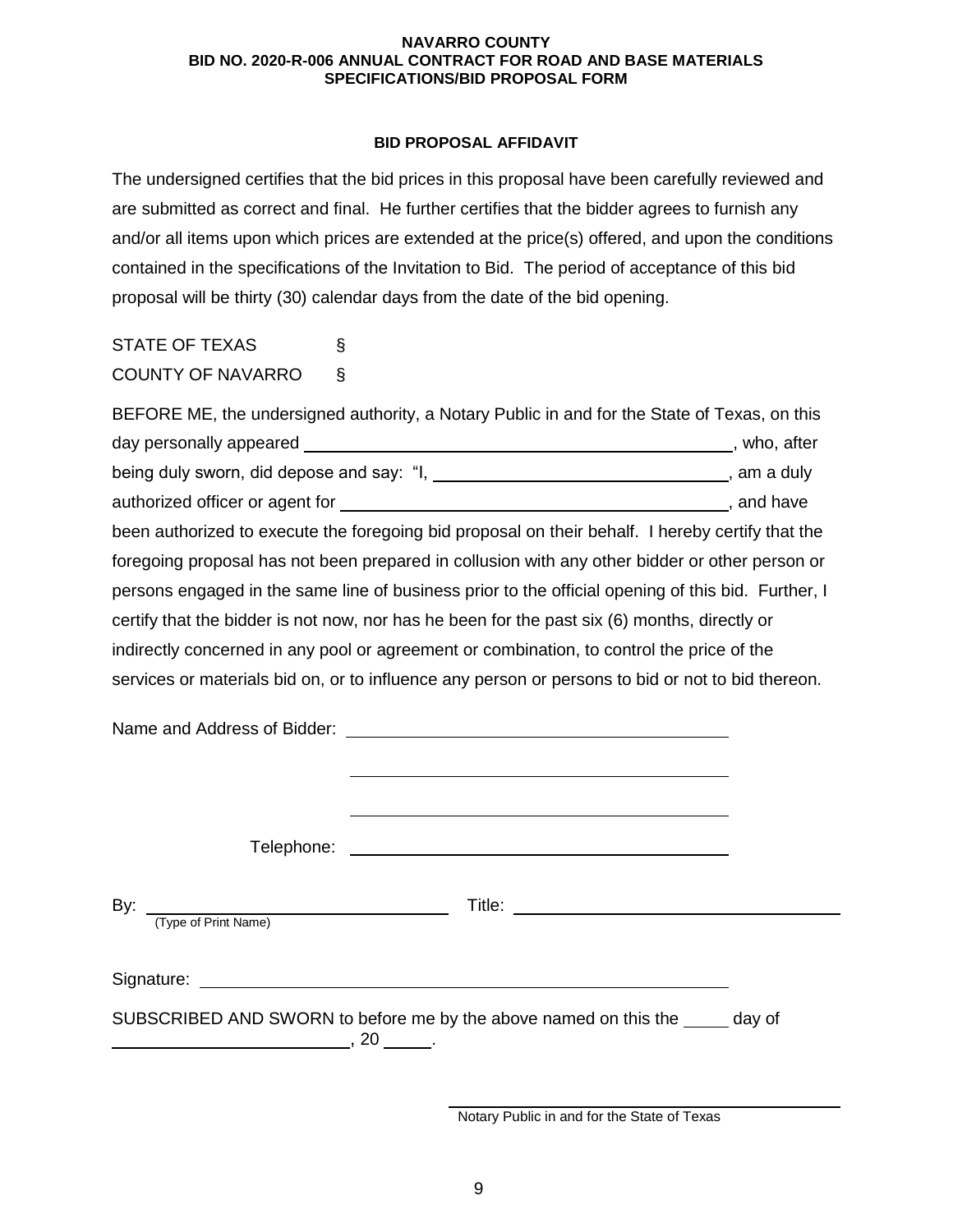| <b>COMPANY SUBMITTING BID</b>                                                                                                                                                                                                                                                                            |                       |        | FEDERAL ID NUMBER |
|----------------------------------------------------------------------------------------------------------------------------------------------------------------------------------------------------------------------------------------------------------------------------------------------------------|-----------------------|--------|-------------------|
| <b>ADDRESS</b>                                                                                                                                                                                                                                                                                           |                       |        |                   |
| CITY, STATE, ZIP                                                                                                                                                                                                                                                                                         |                       |        |                   |
| NAME AND TITLE OF INDIVIDUAL SUBMITTING BID                                                                                                                                                                                                                                                              |                       |        |                   |
| TELEPHONE NO.                                                                                                                                                                                                                                                                                            | FAX NO.               | E-MAIL |                   |
| SIGNATURE OF AUTHORIZED REPRESENTATIVE                                                                                                                                                                                                                                                                   |                       |        | <b>DATE</b>       |
| The following products are included in this bid:                                                                                                                                                                                                                                                         |                       |        |                   |
| <b>OIL BASE</b>                                                                                                                                                                                                                                                                                          |                       |        |                   |
| Plant Mixed Asphalt - Hot Oil Sand:                                                                                                                                                                                                                                                                      |                       |        |                   |
| Description of Product Being Bid Network and Secretary Annual Account of Product Being Bid                                                                                                                                                                                                               |                       |        |                   |
|                                                                                                                                                                                                                                                                                                          |                       |        |                   |
| Material only -                                                                                                                                                                                                                                                                                          | $\frac{1}{2}$ per ton |        |                   |
| Applied to road in Pct 1 - \$                                                                                                                                                                                                                                                                            |                       |        |                   |
| Applied to road in Pct 2 - \$ ___________________________ per ton                                                                                                                                                                                                                                        |                       |        |                   |
| Applied to road in Pct 3 - \$ __________________________ per ton                                                                                                                                                                                                                                         |                       |        |                   |
| Applied to road in Pct 4 - \$                                                                                                                                                                                                                                                                            |                       |        |                   |
| Plant Mixed Asphalt - Hot Mix - Item 340 (State Specifications):<br>Description of Product Being Bid <b>Constantine Constantine Constantine Constantine Constantine Constantine Constantine Constantine Constantine Constantine Constantine Constantine Constantine Constantine Constantine Constant</b> |                       |        |                   |
|                                                                                                                                                                                                                                                                                                          |                       |        |                   |
| Material only -                                                                                                                                                                                                                                                                                          |                       |        |                   |
| Applied to road in Pct 1 - \$ __________________________ per ton                                                                                                                                                                                                                                         |                       |        |                   |
| Applied to road in Pct 2 - \$                                                                                                                                                                                                                                                                            |                       |        |                   |
| Applied to road in Pct 3 - \$                                                                                                                                                                                                                                                                            |                       |        |                   |
| Applied to road in Pct 4 - \$ __________________________ per ton                                                                                                                                                                                                                                         |                       |        |                   |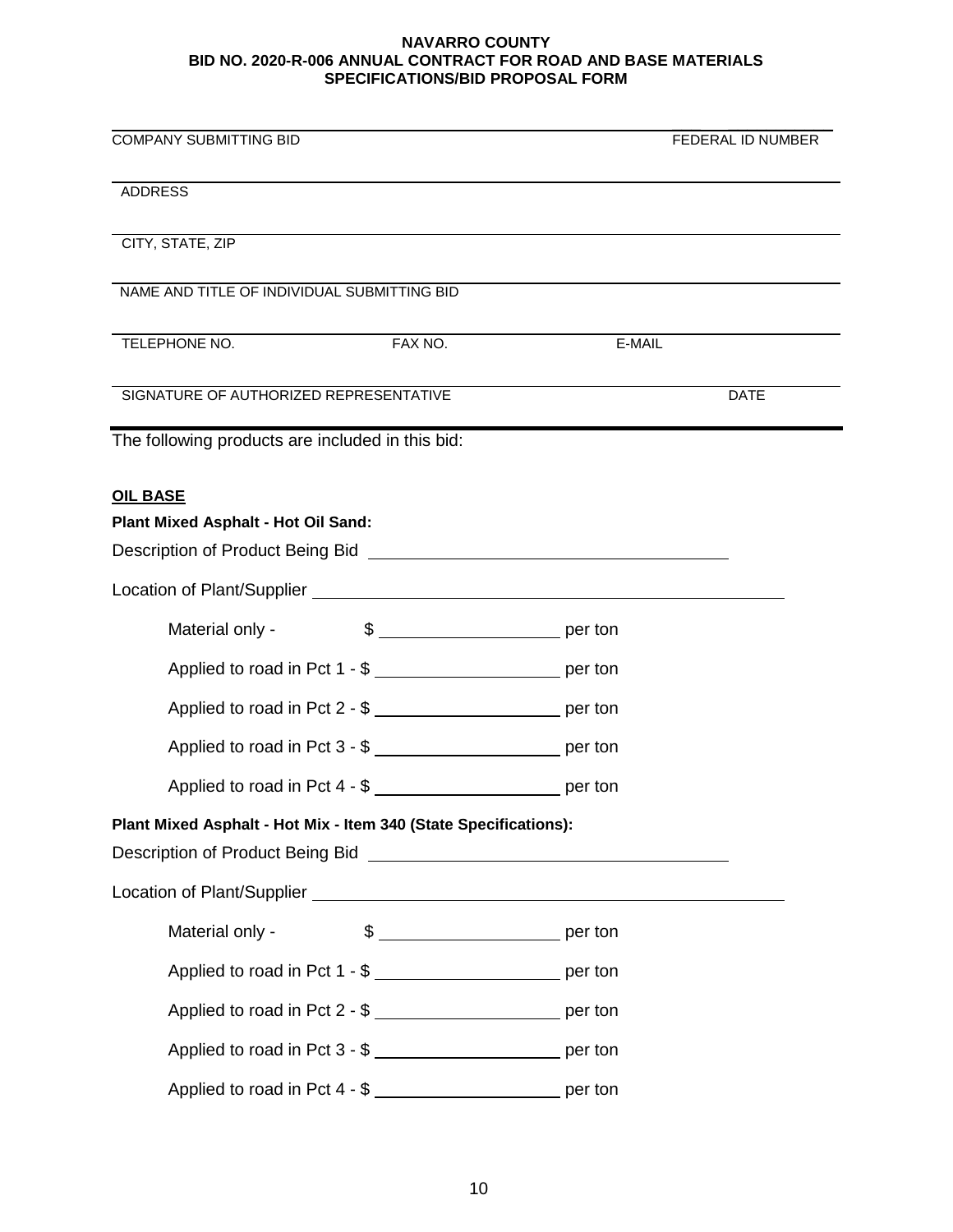| Plant Mixed Asphalt - Hot Mix - Cold Laid - Item 334 (State Specifications):<br>Description of Product Being Bid New York Changes and Theorem 2014                                                                                                                                                                                                      |  |  |  |
|---------------------------------------------------------------------------------------------------------------------------------------------------------------------------------------------------------------------------------------------------------------------------------------------------------------------------------------------------------|--|--|--|
|                                                                                                                                                                                                                                                                                                                                                         |  |  |  |
| Material only -                                                                                                                                                                                                                                                                                                                                         |  |  |  |
| Applied to road in Pct 1 - \$ __________________________ per ton                                                                                                                                                                                                                                                                                        |  |  |  |
| Applied to road in Pct 2 - \$ ___________________________ per ton                                                                                                                                                                                                                                                                                       |  |  |  |
| Applied to road in Pct 3 - \$ __________________________ per ton                                                                                                                                                                                                                                                                                        |  |  |  |
| Applied to road in Pct 4 - \$                                                                                                                                                                                                                                                                                                                           |  |  |  |
| <b>Cationic Emulsion:</b><br>Description of Product Being Bid<br>Note: 1988 - 1999 - 1999 - 1999 - 1999 - 1999 - 1999 - 1999 - 1999 - 1999 - 1999 - 1999 - 1999 - 1999 - 1999 - 1999 - 1999 - 1999 - 1999 - 1999 - 1999 - 1999 - 1999 - 1999 - 1999 - 1999 -                                                                                            |  |  |  |
|                                                                                                                                                                                                                                                                                                                                                         |  |  |  |
| Material only -                                                                                                                                                                                                                                                                                                                                         |  |  |  |
| Applied to road in Pct 1 - \$                                                                                                                                                                                                                                                                                                                           |  |  |  |
| Applied to road in Pct 2 - \$                                                                                                                                                                                                                                                                                                                           |  |  |  |
|                                                                                                                                                                                                                                                                                                                                                         |  |  |  |
|                                                                                                                                                                                                                                                                                                                                                         |  |  |  |
| <b>FLEXIBLE BASE - LIMESTONE - Item 246 (State Specifications)</b><br>Flexible Base - Type A, Grade 1, Class 2:<br>Description of Product Being Bid <b>Constantine Constantine Constantine Constantine Constantine Constantine Constantine Constantine Constantine Constantine Constantine Constantine Constantine Constantine Constantine Constant</b> |  |  |  |
|                                                                                                                                                                                                                                                                                                                                                         |  |  |  |
| Material only -                                                                                                                                                                                                                                                                                                                                         |  |  |  |
| Applied to road in Pct 1 - \$                                                                                                                                                                                                                                                                                                                           |  |  |  |
| Applied to road in Pct 2 - \$ ___________________________ per ton                                                                                                                                                                                                                                                                                       |  |  |  |
| Applied to road in Pct 3 - \$                                                                                                                                                                                                                                                                                                                           |  |  |  |
| Applied to road in Pct 4 - \$ __________________________ per ton                                                                                                                                                                                                                                                                                        |  |  |  |
|                                                                                                                                                                                                                                                                                                                                                         |  |  |  |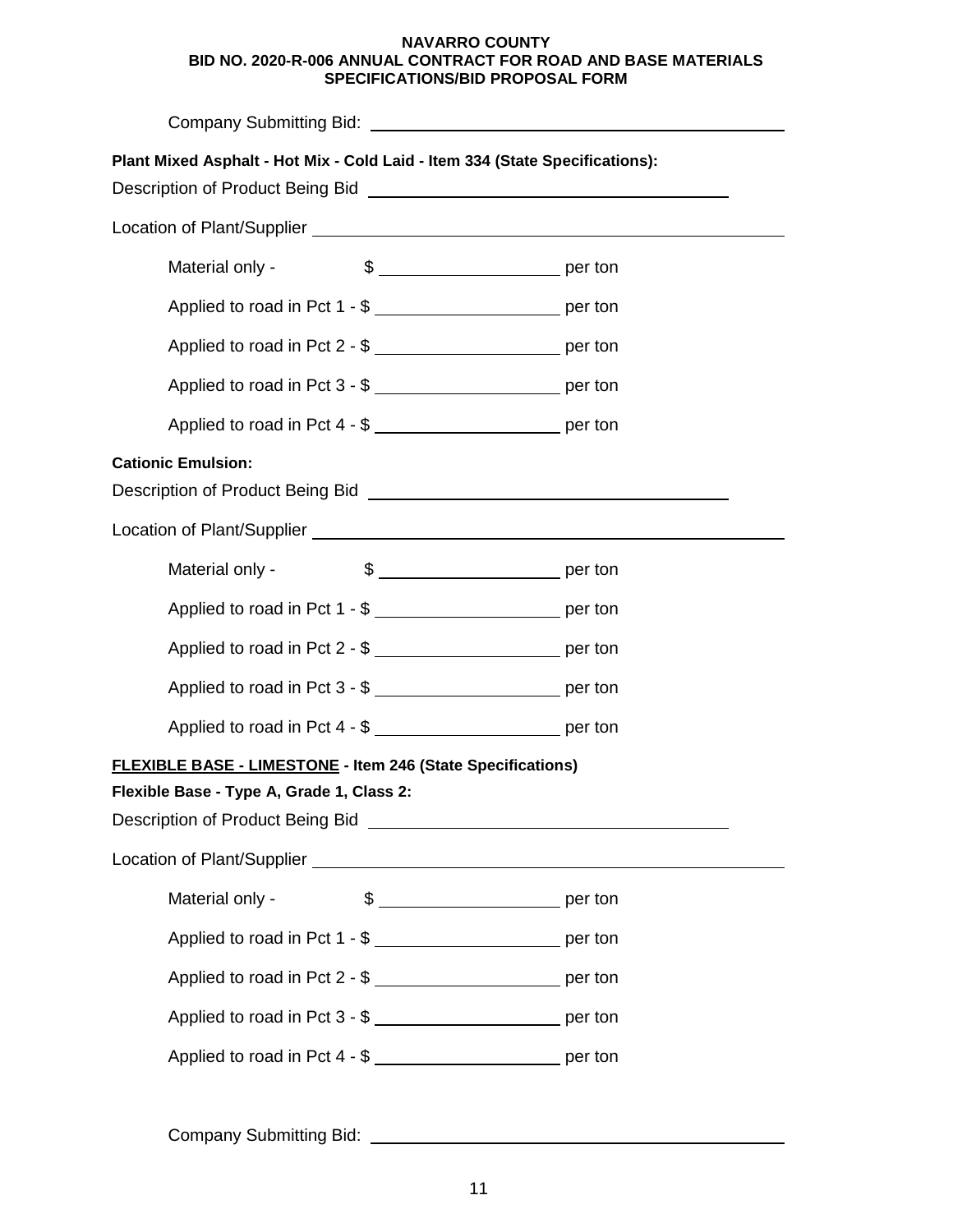| Flexible Base - Type A, Grade 2, Class 2:                                                                       |                                                                     |  |
|-----------------------------------------------------------------------------------------------------------------|---------------------------------------------------------------------|--|
| Description of Product Being Bid Network and Control of Product Being Bid Network and Control of Product Being  |                                                                     |  |
|                                                                                                                 |                                                                     |  |
| Material only -                                                                                                 |                                                                     |  |
|                                                                                                                 | Applied to road in Pct 1 - \$ __________________________ per ton    |  |
|                                                                                                                 | Applied to road in Pct 2 - \$ __________________________ per ton    |  |
|                                                                                                                 | Applied to road in Pct 3 - \$ __________________________ per ton    |  |
|                                                                                                                 | Applied to road in Pct 4 - \$ __________________________ per ton    |  |
| <b>Waste - (Scrap Asphalt):</b>                                                                                 |                                                                     |  |
| Description of Product Being Bid [1994] [2004] [2004] [2005] [2006] [2006] [2006] [2006] [2006] [2006] [2006] [ |                                                                     |  |
|                                                                                                                 |                                                                     |  |
| Material only -                                                                                                 | $\frac{1}{2}$ per ton                                               |  |
|                                                                                                                 | Applied to road in Pct 1 - \$ _____________________________ per ton |  |
|                                                                                                                 | Applied to road in Pct 2 - \$ ____________________________ per ton  |  |
|                                                                                                                 | Applied to road in Pct 3 - \$ __________________________ per ton    |  |
|                                                                                                                 | Applied to road in Pct 4 - \$ __________________________ per ton    |  |
| <b>ROCK - Item 302 (State Specifications)</b>                                                                   |                                                                     |  |
| Type C - aggregate consisting of gravel, crushed slag or crushed stone.                                         |                                                                     |  |
|                                                                                                                 |                                                                     |  |
|                                                                                                                 |                                                                     |  |
| Material only -                                                                                                 |                                                                     |  |
|                                                                                                                 | Applied to road in Pct 1 - \$ __________________________ per ton    |  |
|                                                                                                                 | Applied to road in Pct 2 - \$ ___________________________ per ton   |  |
|                                                                                                                 | Applied to road in Pct 3 - \$ __________________________ per ton    |  |
|                                                                                                                 | Applied to road in Pct 4 - \$ __________________________ per ton    |  |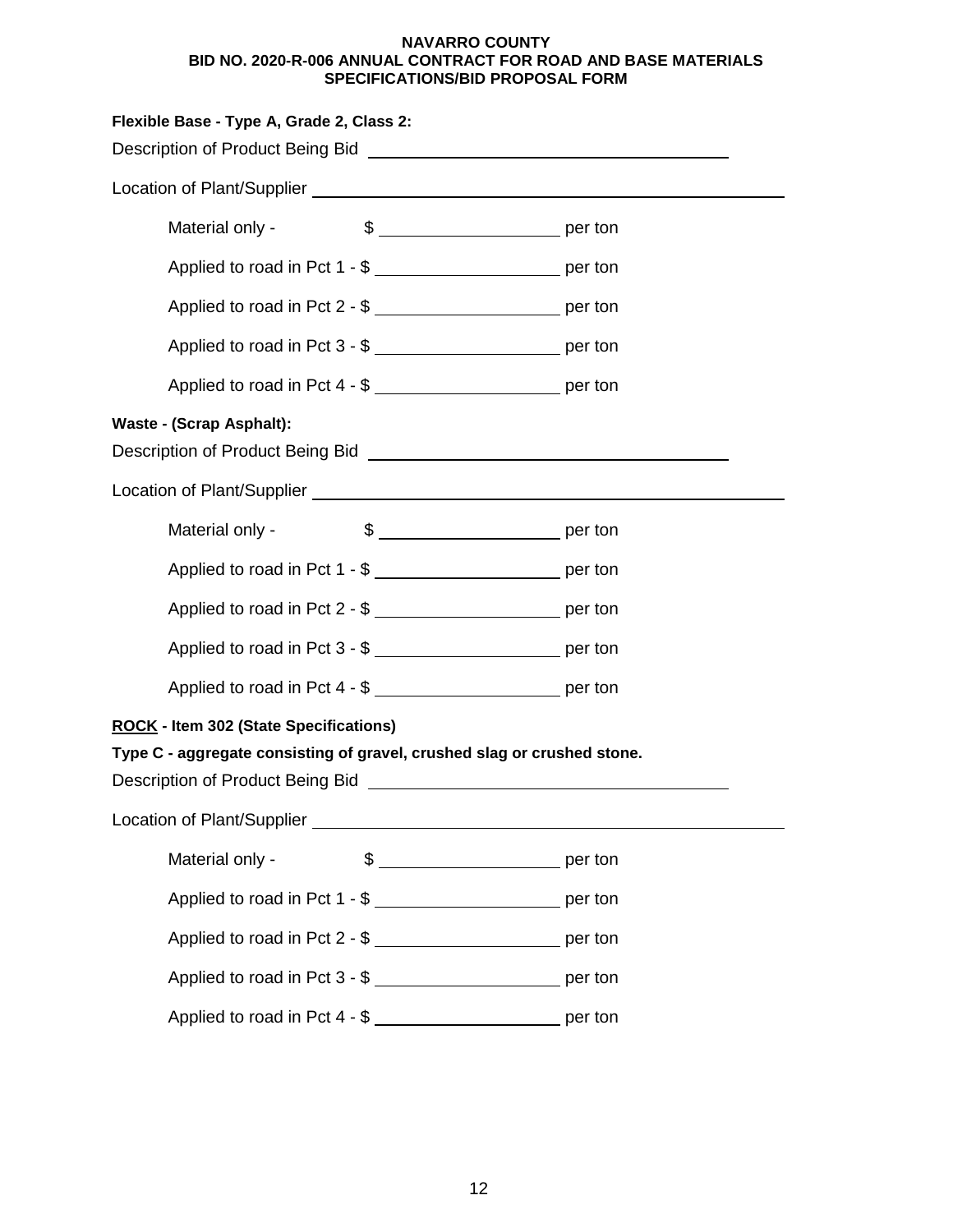| Company Submitting Bid: University of Company Submitting Bid:                                                                                                                             |  |  |  |
|-------------------------------------------------------------------------------------------------------------------------------------------------------------------------------------------|--|--|--|
| Type D - aggregate consisting of gravel, crushed slag or crushed stone:<br>Description of Product Being Bid Learn Communication of Product Being Bid Learn Communication of Product Being |  |  |  |
|                                                                                                                                                                                           |  |  |  |
| Material only -                                                                                                                                                                           |  |  |  |
| Applied to road in Pct 1 - \$ __________________________ per ton                                                                                                                          |  |  |  |
| Applied to road in Pct 2 - \$ __________________________ per ton                                                                                                                          |  |  |  |
| Applied to road in Pct 3 - \$ __________________________ per ton                                                                                                                          |  |  |  |
| Applied to road in Pct 4 - \$ ___________________________ per ton                                                                                                                         |  |  |  |
| <b>Grade 3 - Coverstone:</b>                                                                                                                                                              |  |  |  |
|                                                                                                                                                                                           |  |  |  |
| $\frac{1}{2}$ per ton<br>Material only -                                                                                                                                                  |  |  |  |
| Applied to road in Pct 1 - \$ ______________________________ per ton                                                                                                                      |  |  |  |
|                                                                                                                                                                                           |  |  |  |
| Applied to road in Pct 3 - \$                                                                                                                                                             |  |  |  |
| Applied to road in Pct 4 - \$ __________________________ per ton                                                                                                                          |  |  |  |
| Pea Gravel:<br>Description of Product Being Bid                                                                                                                                           |  |  |  |
|                                                                                                                                                                                           |  |  |  |
| Material only -                                                                                                                                                                           |  |  |  |
| Applied to road in Pct 1 - \$ ___________________________ per ton                                                                                                                         |  |  |  |
| Applied to road in Pct 2 - \$ __________________________ per ton                                                                                                                          |  |  |  |
| Applied to road in Pct 3 - \$ __________________________ per ton                                                                                                                          |  |  |  |
| Applied to road in Pct 4 - \$ ____________________________ per ton                                                                                                                        |  |  |  |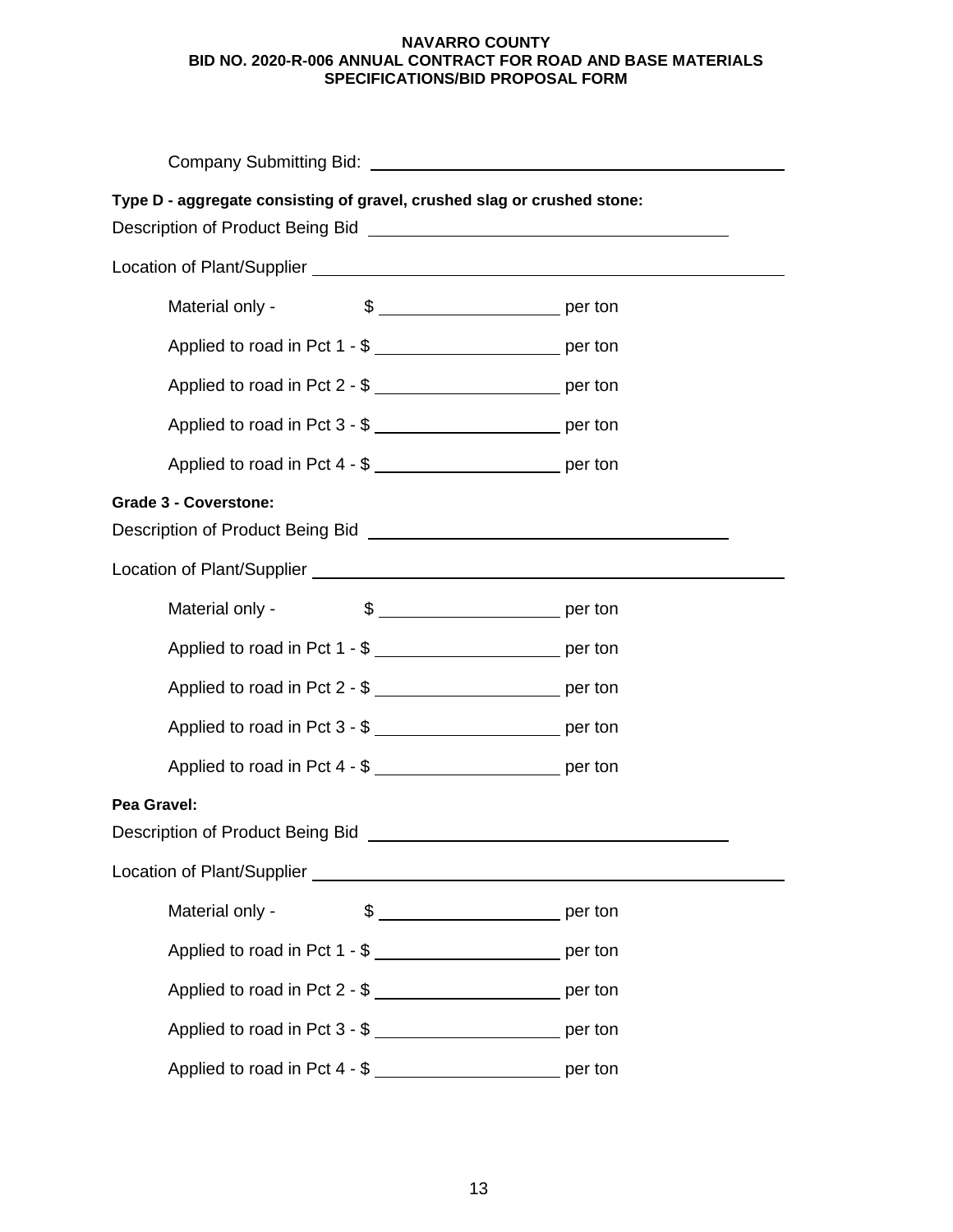| <b>Dirty Rock:</b>                                                                                                                                   |  |  |  |  |
|------------------------------------------------------------------------------------------------------------------------------------------------------|--|--|--|--|
| Description of Product Being Bid [100] [2010] [2010] [2010] [2010] [2010] [2010] [2010] [2010] [2010] [2010] [                                       |  |  |  |  |
|                                                                                                                                                      |  |  |  |  |
| Material only -                                                                                                                                      |  |  |  |  |
| Applied to road in Pct 1 - \$ ___________________________ per ton                                                                                    |  |  |  |  |
| Applied to road in Pct 2 - \$ ___________________________ per ton                                                                                    |  |  |  |  |
| Applied to road in Pct 3 - \$ ___________________________ per ton                                                                                    |  |  |  |  |
| Applied to road in Pct 4 - \$ ___________________________ per ton                                                                                    |  |  |  |  |
| 3/8 Type D Lightweight Aggregate:<br>Description of Product Being Bid [1994] [2005] [2006] [2006] [2006] [2006] [2006] [2006] [2006] [2006] [2006] [ |  |  |  |  |
|                                                                                                                                                      |  |  |  |  |
| Material only -                                                                                                                                      |  |  |  |  |
| Applied to road in Pct 1 - \$                                                                                                                        |  |  |  |  |
| Applied to road in Pct 2 - \$                                                                                                                        |  |  |  |  |
| Applied to road in Pct 3 - \$ ______________________________ per ton                                                                                 |  |  |  |  |
| Applied to road in Pct 4 - \$ __________________________ per ton                                                                                     |  |  |  |  |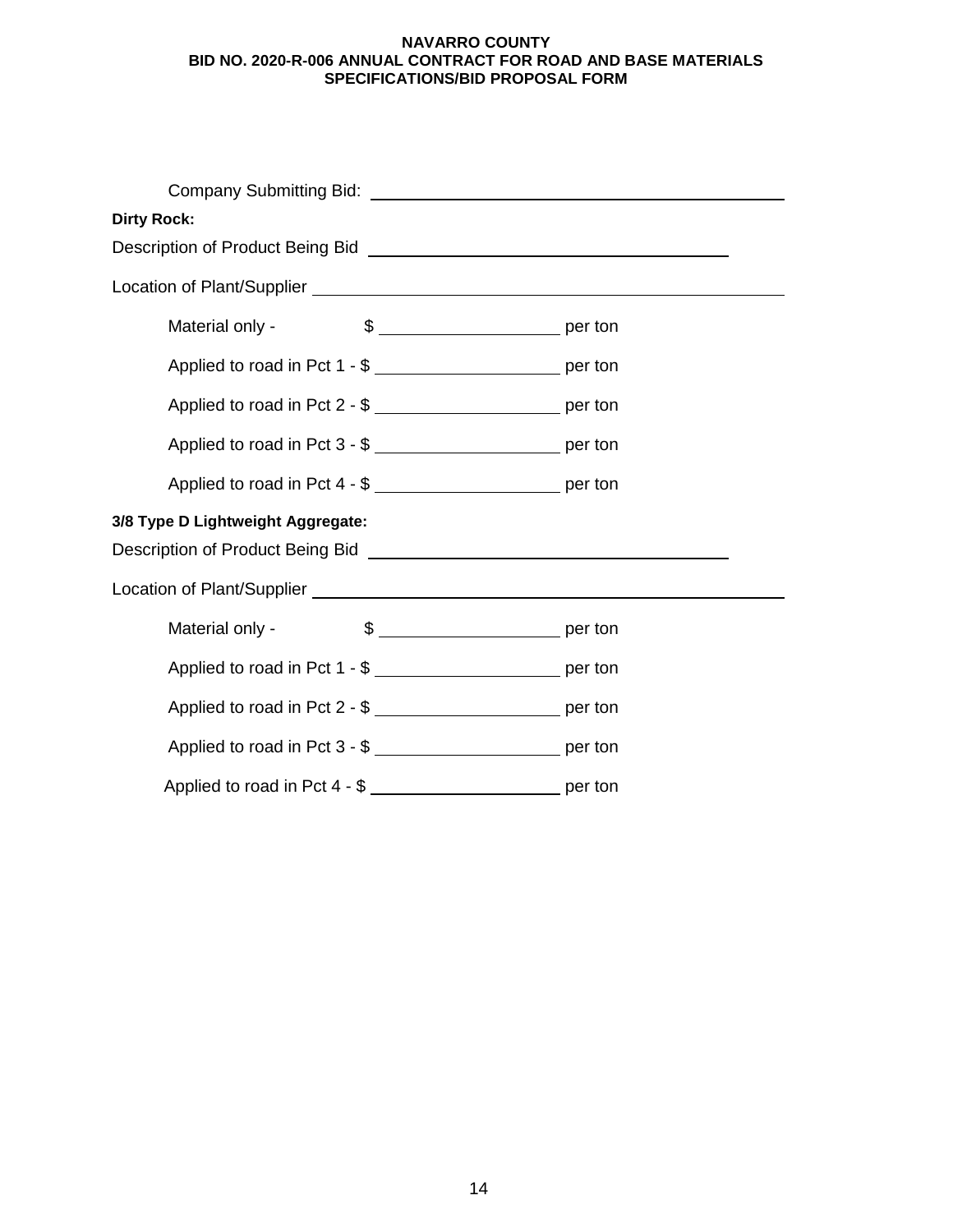Company Submitting Bid:

Please list any alternate materials which you could supply, unit and unit price that might be used by Navarro County.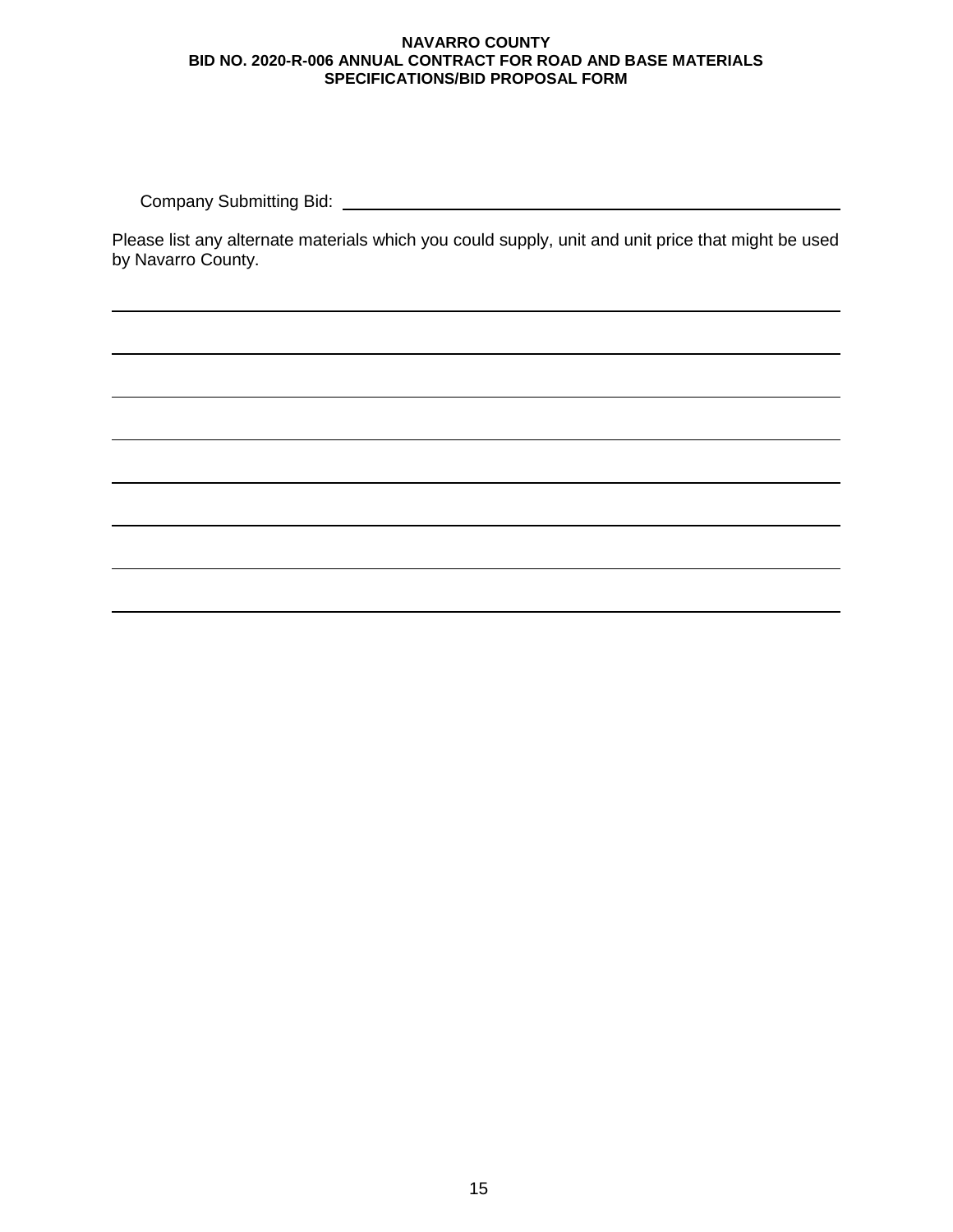## **VENDOR REFERENCES**

Please list three (3) references of current customers who can verify the quality of service your company provides. The County prefers customers of similar size and scope of work to this proposal. **This form must be returned with your proposal.**

| <b>REFERENCE 1</b>                         |                                                           |                                                                                                                      |  |
|--------------------------------------------|-----------------------------------------------------------|----------------------------------------------------------------------------------------------------------------------|--|
|                                            |                                                           |                                                                                                                      |  |
| Address:                                   |                                                           |                                                                                                                      |  |
|                                            |                                                           |                                                                                                                      |  |
|                                            |                                                           |                                                                                                                      |  |
| Contract Period: ______________________    |                                                           | Scope of Work: ________________________                                                                              |  |
| <b>REFERENCE 2</b>                         |                                                           |                                                                                                                      |  |
| Address:                                   |                                                           |                                                                                                                      |  |
|                                            |                                                           |                                                                                                                      |  |
|                                            |                                                           |                                                                                                                      |  |
| Contract Period: _________________________ |                                                           | Scope of Work: _________________________                                                                             |  |
| <b>REFERENCE 3</b>                         |                                                           |                                                                                                                      |  |
| Address:                                   |                                                           | <u> 1989 - Johann John Harry Harry Harry Harry Harry Harry Harry Harry Harry Harry Harry Harry Harry Harry Harry</u> |  |
|                                            |                                                           |                                                                                                                      |  |
|                                            |                                                           |                                                                                                                      |  |
| <b>Contract Period:</b>                    | <u> 1989 - Andrea Stadt Britain, amerikansk politik (</u> | Scope of Work:                                                                                                       |  |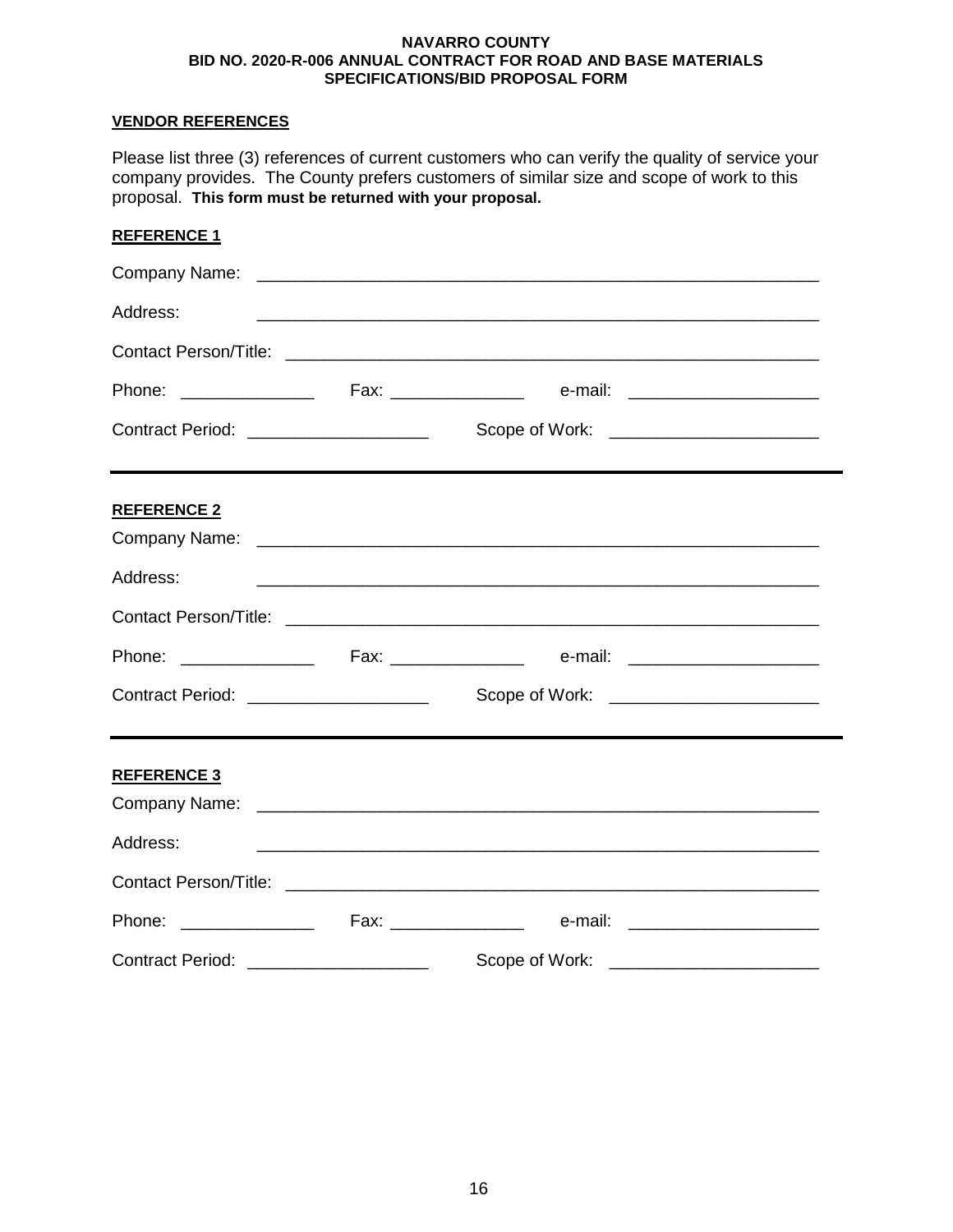| CONFLICT OF INTEREST QUESTIONNAIRE<br>For vendor or other person doing business with local governmental entity                                                                                                                                                                                                                                                                                                        | FORM CIQ        |  |  |
|-----------------------------------------------------------------------------------------------------------------------------------------------------------------------------------------------------------------------------------------------------------------------------------------------------------------------------------------------------------------------------------------------------------------------|-----------------|--|--|
| This questionnaire reflects changes made to the law by H.B. 1491, 80th Leg., Regular Session.                                                                                                                                                                                                                                                                                                                         | OFFICE USE ONLY |  |  |
| This questionnaire is being filed in accordance with Chapter 176, Local Government Code<br>by a person who has a business relationship as defined by Section 176.001(1-a) with a local<br>governmental entity and the person meets requirements under Section 176.006(a).                                                                                                                                             | Date Received   |  |  |
| By law this questionnaire must be filed with the records administrator of the local governmental<br>entity not later than the 7th business day after the date the person becomes aware of facts<br>that require the statement to be filed. See Section 176.006, Local Government Code.                                                                                                                                |                 |  |  |
| A person commits an offense if the person knowingly violates Section 176.006, Local<br>Government Code. An offense under this section is a Class C misdemeanor.                                                                                                                                                                                                                                                       |                 |  |  |
| Name of person who has a business relationship with local governmental entity.                                                                                                                                                                                                                                                                                                                                        |                 |  |  |
| $\overline{2}$<br>Check this box if you are filing an update to a previously filed questionnaire.                                                                                                                                                                                                                                                                                                                     |                 |  |  |
| (The law requires that you file an updated completed questionnaire with the appropriate filing authority not<br>later than the 7th business day after the date the originally filed questionnaire becomes incomplete or inaccurate.)                                                                                                                                                                                  |                 |  |  |
| 3<br>Name of local government officer with whom filer has employment or business relationship.                                                                                                                                                                                                                                                                                                                        |                 |  |  |
| Name of Officer                                                                                                                                                                                                                                                                                                                                                                                                       |                 |  |  |
| This section (item 3 including subparts A, B, C & D) must be completed for each officer with whom the filer has an<br>employment or other business relationship as defined by Section 176.001(1-a), Local Government Code. Attach additional<br>pages to this Form CIQ as necessary.<br>A. Is the local government officer named in this section receiving or likely to receive taxable income, other than investment |                 |  |  |
| income, from the filer of the questionnaire?                                                                                                                                                                                                                                                                                                                                                                          |                 |  |  |
| No<br>Yes                                                                                                                                                                                                                                                                                                                                                                                                             |                 |  |  |
| B. Is the filer of the questionnaire receiving or likely to receive taxable income, other than investment income, from or at the<br>direction of the local government officer named in this section AND the taxable income is not received from the local<br>governmental entity?                                                                                                                                     |                 |  |  |
| No<br>Yes                                                                                                                                                                                                                                                                                                                                                                                                             |                 |  |  |
| C. Is the filer of this questionnaire employed by a corporation or other business entity with respect to which the local<br>government officer serves as an officer or director, or holds an ownership of 10 percent or more?                                                                                                                                                                                         |                 |  |  |
| No<br>Yes                                                                                                                                                                                                                                                                                                                                                                                                             |                 |  |  |
| D. Describe each employment or business relationship with the local government officer named in this section.                                                                                                                                                                                                                                                                                                         |                 |  |  |
| 4                                                                                                                                                                                                                                                                                                                                                                                                                     |                 |  |  |
| Signature of person doing business with the governmental entity                                                                                                                                                                                                                                                                                                                                                       | Date            |  |  |

Adopted 06/29/2007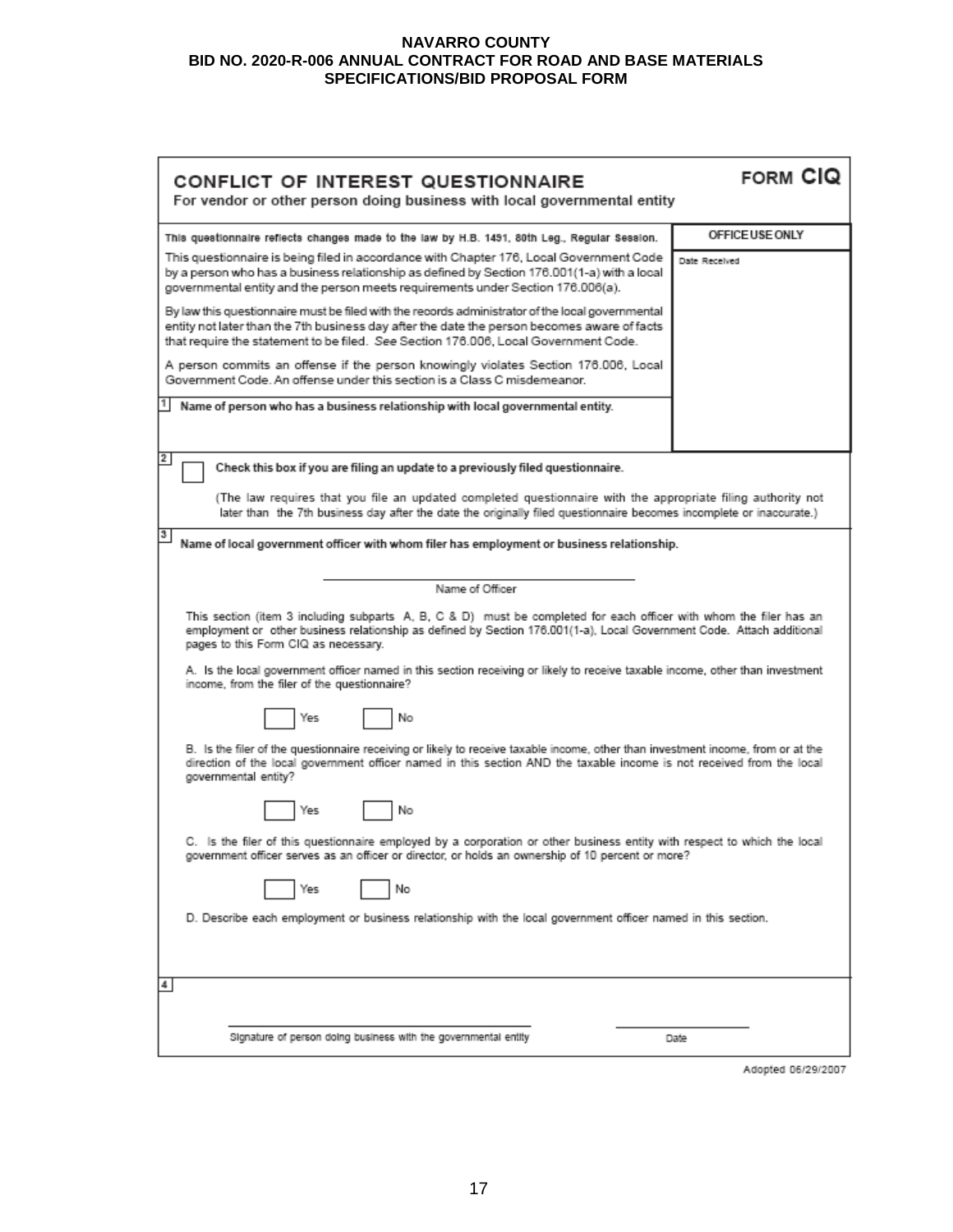## **Contract Checklist**

This project will be bid, let and constructed according to the International Building Code 2006 Standards and the Texas Department of Transportation 2004 Standard Specifications for Construction and Maintenance of Highways, Streets and Bridges.

Following are required Documents to be submitted with the Bid Form:

A Statement of Bidder's Qualifications must be completed and submitted with the Bid Form.



A Conflict of Interest Questionnaire must be completed and submitted with the Bid Form.

A list of references must be submitted with the form.

A Bid Proposal Affidavit must be submitted with the Bid Form.

If any statements were *not* checked please provide an explanation in the given area below.

\_\_\_\_\_\_\_\_\_\_\_\_\_\_\_\_\_\_\_\_\_\_\_\_\_\_\_\_\_\_\_\_\_\_\_\_\_\_\_\_\_\_\_\_\_\_\_\_\_\_\_\_\_\_\_\_\_\_\_\_\_\_\_\_ \_\_\_\_\_\_\_\_\_\_\_\_\_\_\_\_\_\_\_\_\_\_\_\_\_\_\_\_\_\_\_\_\_\_\_\_\_\_\_\_\_\_\_\_\_\_\_\_\_\_\_\_\_\_\_\_\_\_\_\_\_\_\_\_ \_\_\_\_\_\_\_\_\_\_\_\_\_\_\_\_\_\_\_\_\_\_\_\_\_\_\_\_\_\_\_\_\_\_\_\_\_\_\_\_\_\_\_\_\_\_\_\_\_\_\_\_\_\_\_\_\_\_\_\_\_\_\_\_ \_\_\_\_\_\_\_\_\_\_\_\_\_\_\_\_\_\_\_\_\_\_\_\_\_\_\_\_\_\_\_\_\_\_\_\_\_\_\_\_\_\_\_\_\_\_\_\_\_\_\_\_\_\_\_\_\_\_\_\_\_\_\_\_ \_\_\_\_\_\_\_\_\_\_\_\_\_\_\_\_\_\_\_\_\_\_\_\_\_\_\_\_\_\_\_\_\_\_\_\_\_\_\_\_\_\_\_\_\_\_\_\_\_\_\_\_\_\_\_\_\_\_\_\_\_\_\_\_ \_\_\_\_\_\_\_\_\_\_\_\_\_\_\_\_\_\_\_\_\_\_\_\_\_\_\_\_\_\_\_\_\_\_\_\_\_\_\_\_\_\_\_\_\_\_\_\_\_\_\_\_\_\_\_\_\_\_\_\_\_\_\_\_ \_\_\_\_\_\_\_\_\_\_\_\_\_\_\_\_\_\_\_\_\_\_\_\_\_\_\_\_\_\_\_\_\_\_\_\_\_\_\_\_\_\_\_\_\_\_\_\_\_\_\_\_\_\_\_\_\_\_\_\_\_\_\_\_ \_\_\_\_\_\_\_\_\_\_\_\_\_\_\_\_\_\_\_\_\_\_\_\_\_\_\_\_\_\_\_\_\_\_\_\_\_\_\_\_\_\_\_\_\_\_\_\_\_\_\_\_\_\_\_\_\_\_\_\_\_\_\_\_ \_\_\_\_\_\_\_\_\_\_\_\_\_\_\_\_\_\_\_\_\_\_\_\_\_\_\_\_\_\_\_\_\_\_\_\_\_\_\_\_\_\_\_\_\_\_\_\_\_\_\_\_\_\_\_\_\_\_\_\_\_\_\_\_

> \_\_\_\_\_\_\_\_\_\_\_\_\_\_\_\_\_\_\_\_\_\_\_\_\_ Contractor Signature Date